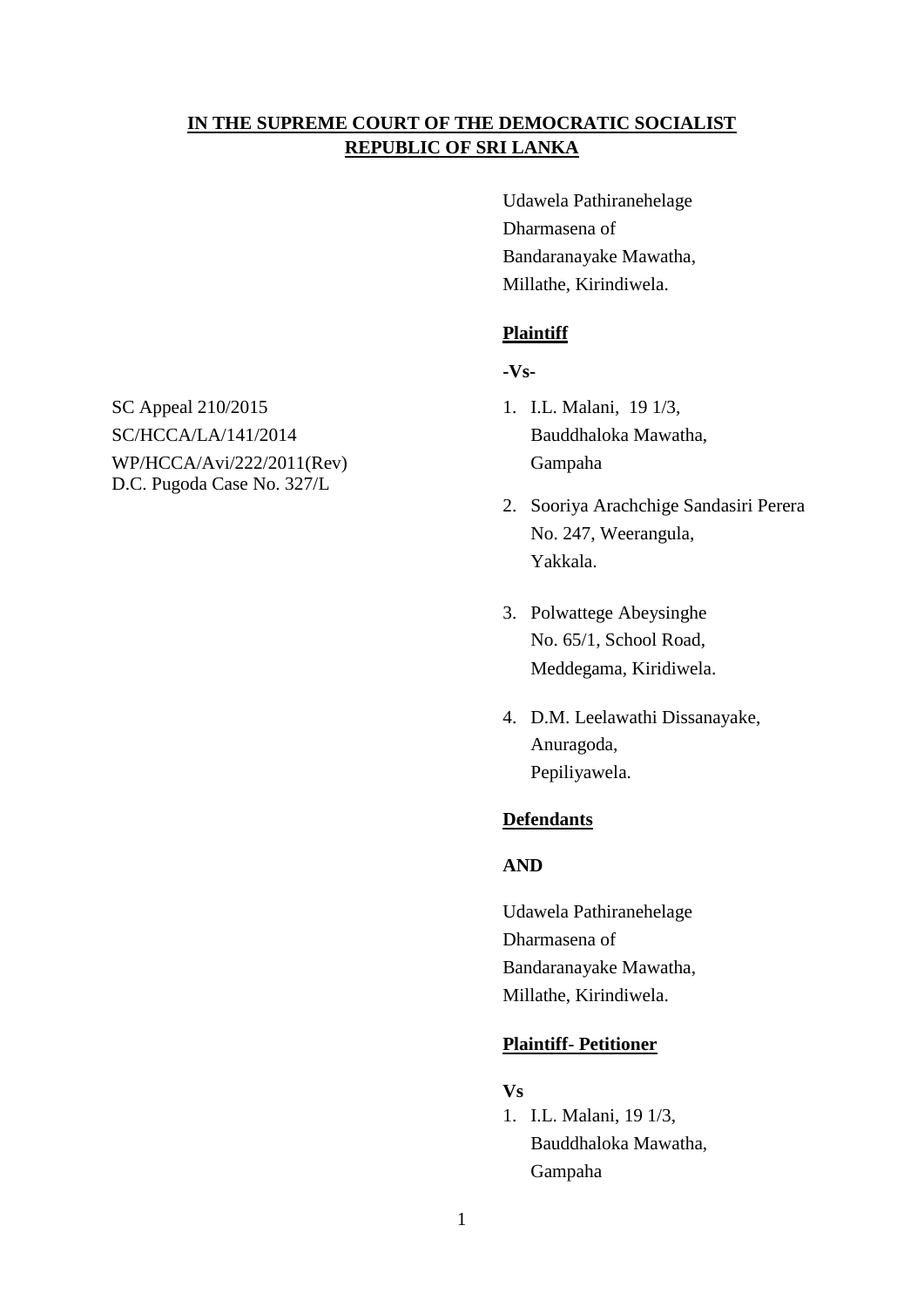- 2. Sooriya Arachchige Sandasiri Perera No. 247, Weerangula, Yakkala.
- 3. Polwattege Abeysinghe No. 65/1, School Road, Meddegama, Kiridiwela.
- 4. D.M. Leelawathi Dissanayake, Anuragoda, Pepiliyawela.

### **Defendants – Respondents**

### **AND NOW BETWEEN**

- 3. Polwattege Abeysinghe No. 65/1, School Road, Meddegama, Kiridiwela.
- 4. D.M. Leelawathi Dissanayake, Anuragoda, Pepiliyawela

# **DEFENDANTS-RESPONDENTS-PETITIONERS/APPELLANTS**

**VS.**

- 1a. Lewwanda Pathirannehelage Leelawathie,
- 1b. Manel Ajantha Chandrakanthie,
- 1c. Anoma Nalini Swarnakanthie,
- 1d. Himali Pradeepika Malkanthie,
- 1e. Priyani Priyadharshini,

All of,

No. 75/16, Amuhena, Welliwaththa Road, Papiliyawala.

# **SUBSTITUTED PLAINTIFF- PETITIONER RESPONDENTS**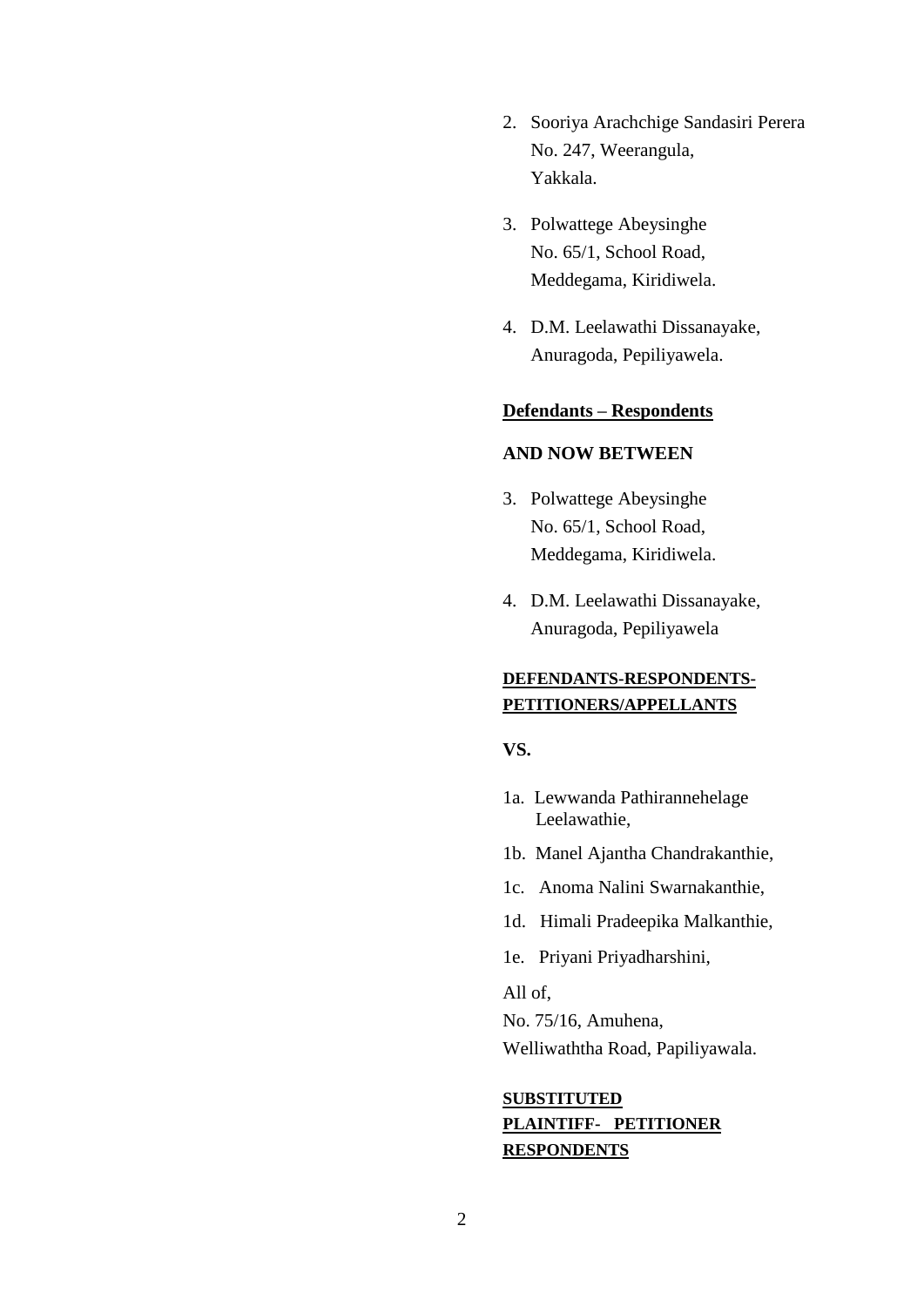1. I.L. Malani, 19 1/3, Bauddhaloka Mawatha, Gampaha.

Now at

Rathnaloka Enterprise, 37/4, New Trade Complex, Gampaha.

2. Sooriya Arachchige Sandasiri Perera No. 247, Weerangula, Yakkala.

## **DEFENDANTS-RESPONDENTS-RESPONDENTS**

| Before: | B.P.Aluwihare P.C. J.           |
|---------|---------------------------------|
|         | Vijith K. Malalgoda P.C. J, and |
|         | Murdu N.B.Fernando, P.C. J.     |

- Counsel: Niranjan de Silva with Kalhara Gunawardena for the  $3<sup>rd</sup>$  and  $4<sup>th</sup>$  Defendants-Respondents – Appellants. Rohan Sahabandu PC with Hasitha Amarasinghe for the Substituted Plaintiff – Petitioner- Respondents.
- Argued on: 30-11-2018

Decided on: 18-12-2020

## **Murdu N.B. Fernando, PC J.**

The appeal before us pertains to an Order made by the District Court of Pugoda dated 18-08-2011 in respect of a writ of execution of a decree which was set aside by the Provincial High Court of Civil Appeal of the Western Province holden in Avissawella ("the High Court") on 05-02-2014.

The  $3<sup>rd</sup>$  and  $4<sup>th</sup>$  Defendants–Respondents-Petitioners ("the  $3<sup>rd</sup>$  and  $4<sup>th</sup>$  defendants/ appellants") being aggrieved by the aforesaid High Court Order came before this Court and were granted Leave to Appeal on 15-12-2015, on two questions of law which are as follows: -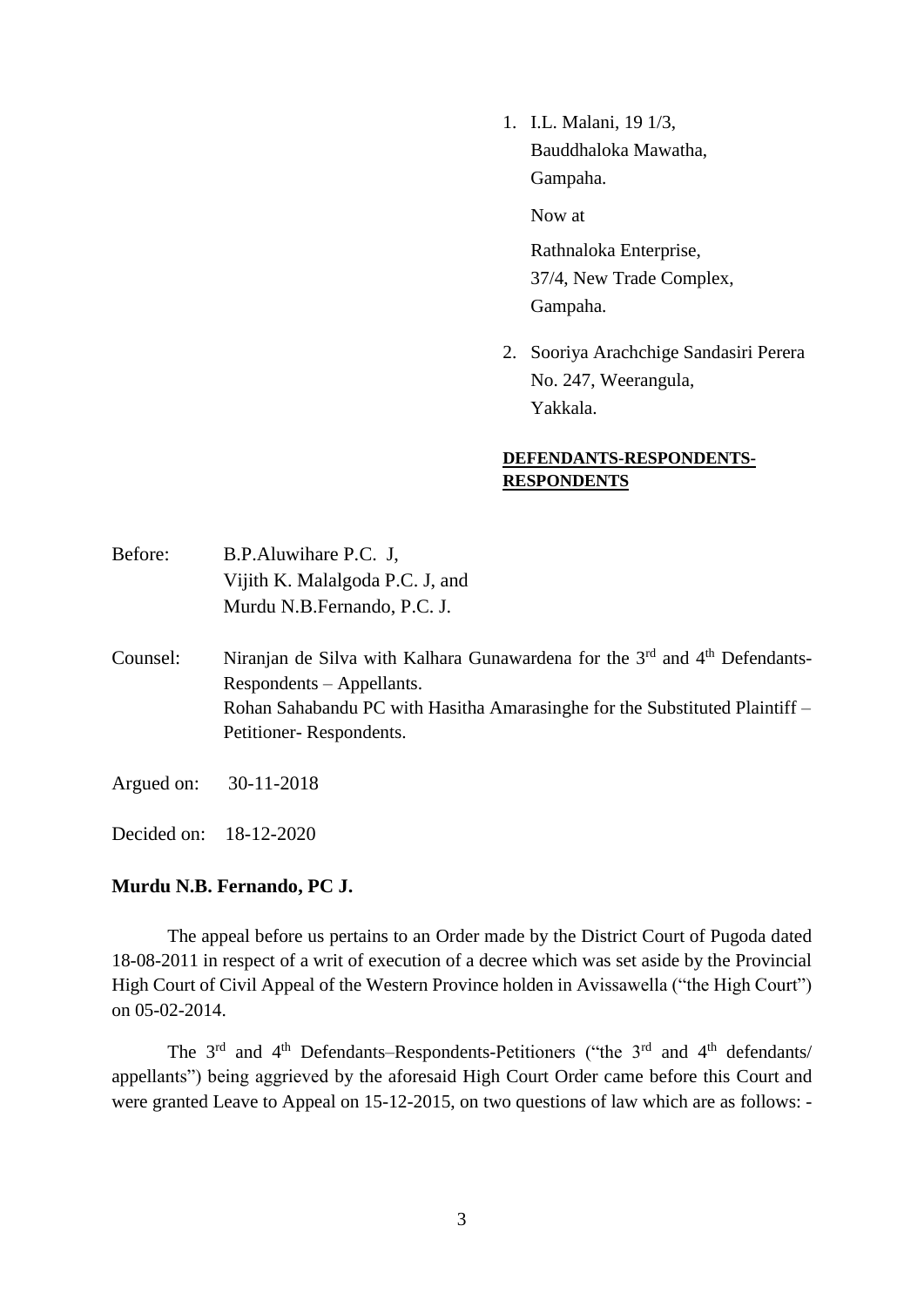- **i) Have the learned High Court Judges erred in law in not considering that the remedy of revision should not have been exercised to the benefit of the Plaintiff- Petitioner- Respondent in the instant case?**
- **ii) Have the learned High Court Judges erred in law in not considering that case No. 317/P and No. 327/L in the District Court of Pugoda are two distinct and different actions with two mutually exclusive Judgements dated 22.06.2001 and 25.04.2002 delivered by the same Additional District Judge of the District Court of Pugoda?**

Thus, the matter before us for determination is whether the High Court was correct in setting aside the Order made in the District Court case bearing No 327/L in which the learned District Judge made Order for the Plaintiff-Petitioner-Respondent ("the plaintiff/ respondent") to accept the consideration preferred by the 3<sup>rd</sup> and 4<sup>th</sup> defendants in the instant case and execute the transfer deeds and give effect to the Judgement of the District Court dated 25-04-2002 and in the event, the plaintiff fails to execute the said deeds, for the Registrar of the Court, to execute such deeds in favour of the  $3<sup>rd</sup>$  and  $4<sup>th</sup>$  defendants.

The learned Judges of the High Court in its Order, refer to a partition action bearing No 317/P of the District Court of Pugoda ("the partition action") and the contention of the plaintiff that the final decree in the said partition action cannot be assailed in the instant 327/L case and held, that with the entering of the interlocutory decree in the partition action, the rights of the parties were finally decided and that the District Judge was misconceived in directing the plaintiff to execute deeds in favour of the  $3<sup>rd</sup>$  and  $4<sup>th</sup>$  defendants and thus set aside the Order dated 18-08-2011 of the District Court of Pugoda in case bearing No 327/L.

It is observed that in the said Order, neither the contention of the  $3<sup>rd</sup>$  and  $4<sup>th</sup>$  defendants nor the preliminary objections raised nor the reasons to invoke the revisionary powers of the court have been considered by the Learned Judges of the High Court. Furthermore, the learned Judges have failed to refer to any judicial authority pertaining to revision, partition or execution of decrees in its Order.

Prior to adverting to the legal issues raised before this Court, I wish to refer to the facts of the two cases referred to in the aforesaid High Court Order.

*Firstly*, the **case bearing No 327/L, ("the land case")** the genesis of the instant appeal.

- 01. The plaintiff sued four defendants, the  $1<sup>st</sup>$  and  $2<sup>nd</sup>$  defendants, proprietor directors of a company to whom the plaintiff by agreement dated 21-07-1992 had given the land more fully referred to in the  $2<sup>nd</sup>$  schedule to the plaint for development and sale and 3rd and 4th defendants who were in possession of the land more fully referred to in the  $3<sup>rd</sup>$  and  $4<sup>th</sup>$  schedules to the plaint; and prayed that the plaintiff be declared the owner of the lands described in the  $2<sup>nd</sup>$ ,  $3<sup>rd</sup>$  and  $4<sup>th</sup>$  schedules to the plaint.
- The plaintiff's case was that the  $1<sup>st</sup>$  and  $2<sup>nd</sup>$  defendants (who surveyed the land and divided it into nine lots) violated the above referred agreement by non-payment of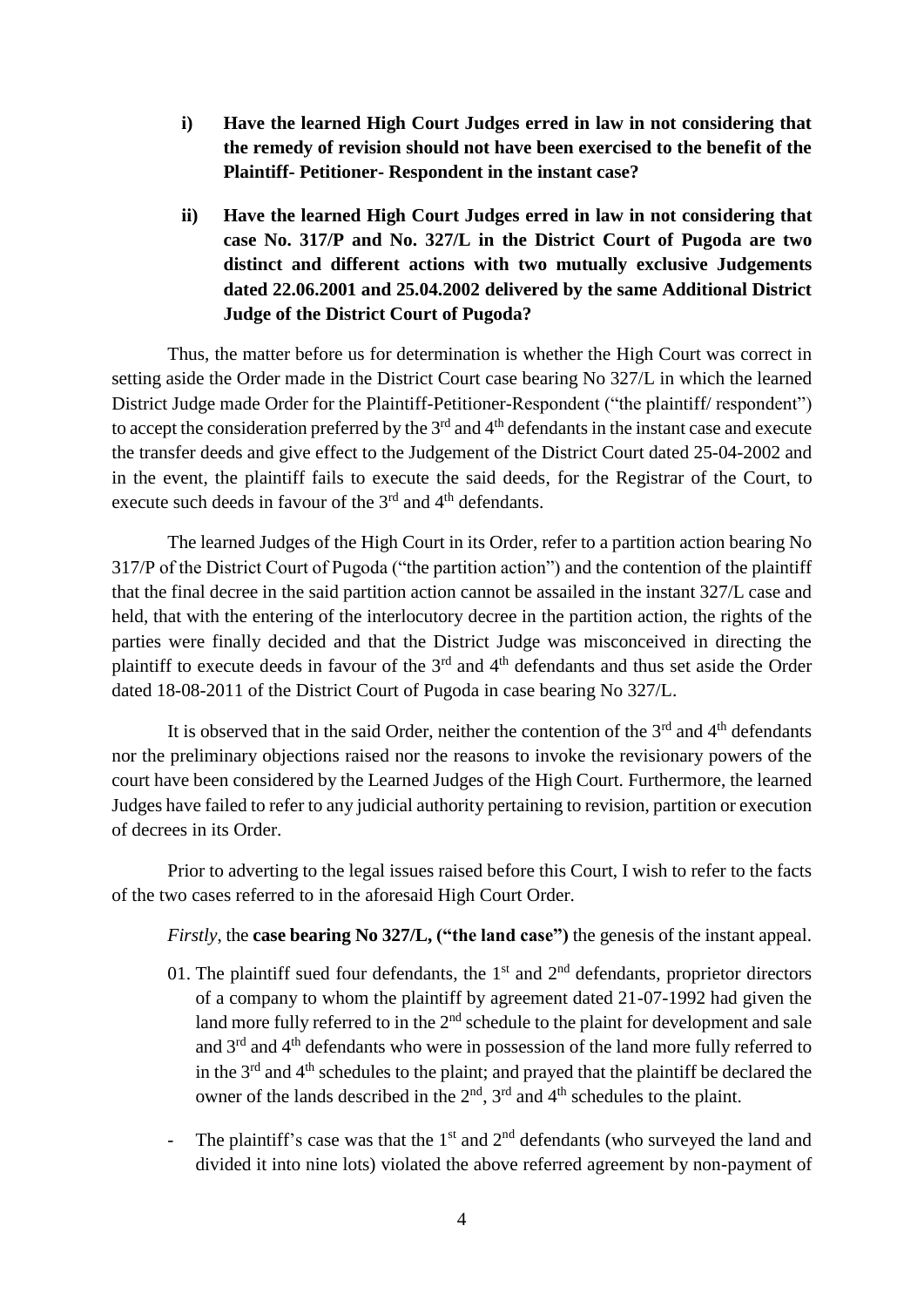the consideration within the agreed time frame and claimed damages from the said two defendants.

- The plaintiff also pleaded that upon the breach of the agreement, seven lots of the land were re-possessed by the plaintiff except the lots referred to in the  $3<sup>rd</sup>$  and  $4<sup>th</sup>$ schedules which were occupied by the  $3<sup>rd</sup>$  and  $4<sup>th</sup>$  defendants and moved for an order of court to eject the said two defendants from the said lands.
- The case of the  $3<sup>rd</sup>$  and  $4<sup>th</sup>$  defendants was that they went into occupation of the said lots, upon part payment of the consideration to the  $1<sup>st</sup>$  and  $2<sup>nd</sup>$  defendants the property developer and moved that they be issued with the conveyances for the said lots upon payment of the balance sums of money.
- 02. The said land case 327/L, filed on 24-06-1997 was taken up for trial and by Judgement dated 25-04-2002, the learned District Judge dismissed the plaint wherein the plaintiff prayed for a declaration of ownership to the lands referred to in the  $2<sup>nd</sup>$ ,  $3<sup>rd</sup>$  and  $4<sup>th</sup>$  schedules. Further, the learned District Judge made Order in favour of the 3<sup>rd</sup> and 4<sup>th</sup> defendants as prayed for in the answer that lots 1 and 6, the lots the said two defendants were in possession (and referred to in the  $3<sup>rd</sup>$  and  $4<sup>th</sup>$ schedules) be conveyed to the said two defendants upon payment of a sum of Rs 40,000/= and Rs. 47,000/= respectively.
- 03. The plaintiff filed a notice of appeal against the said Judgement but did not file a petition of appeal and refrained from canvasing the Judgement in 327/L dated 25- 04-2002 before any forum.
- 04. The  $3<sup>rd</sup>$  and  $4<sup>th</sup>$  defendants deposited the sum mentioned in the Judgement in Court but did not take any action to execute the decree until 28-07-2010. Instead the 3rd and 4th defendants took steps referred to hereinafter in case bearing No 317/P, the partition action.
- 05. The said **partition action 317/P,** was also filed by the plaintiff, to partition a larger extent of land stated therein which is also referred to in 327/L, the land case discussed earlier, as the  $1<sup>st</sup>$  schedule.
- 06. The partition action was filed against four defendants but the plaint referred to shares held by only the plaintiff and the  $1<sup>st</sup>$  defendant. The  $3<sup>rd</sup>$  and  $4<sup>th</sup>$  defendants (who are also the  $3<sup>rd</sup>$  and  $4<sup>th</sup>$  defendants in the land case) were not to be beneficiaries but were named since they were in possession of a part of the corpus.
- This action was filed prior to the case discussed earlier and Judgement was entered on 24-11-2001 five months prior to the Judgement in case no 327/L the land case, the genesis of this appeal.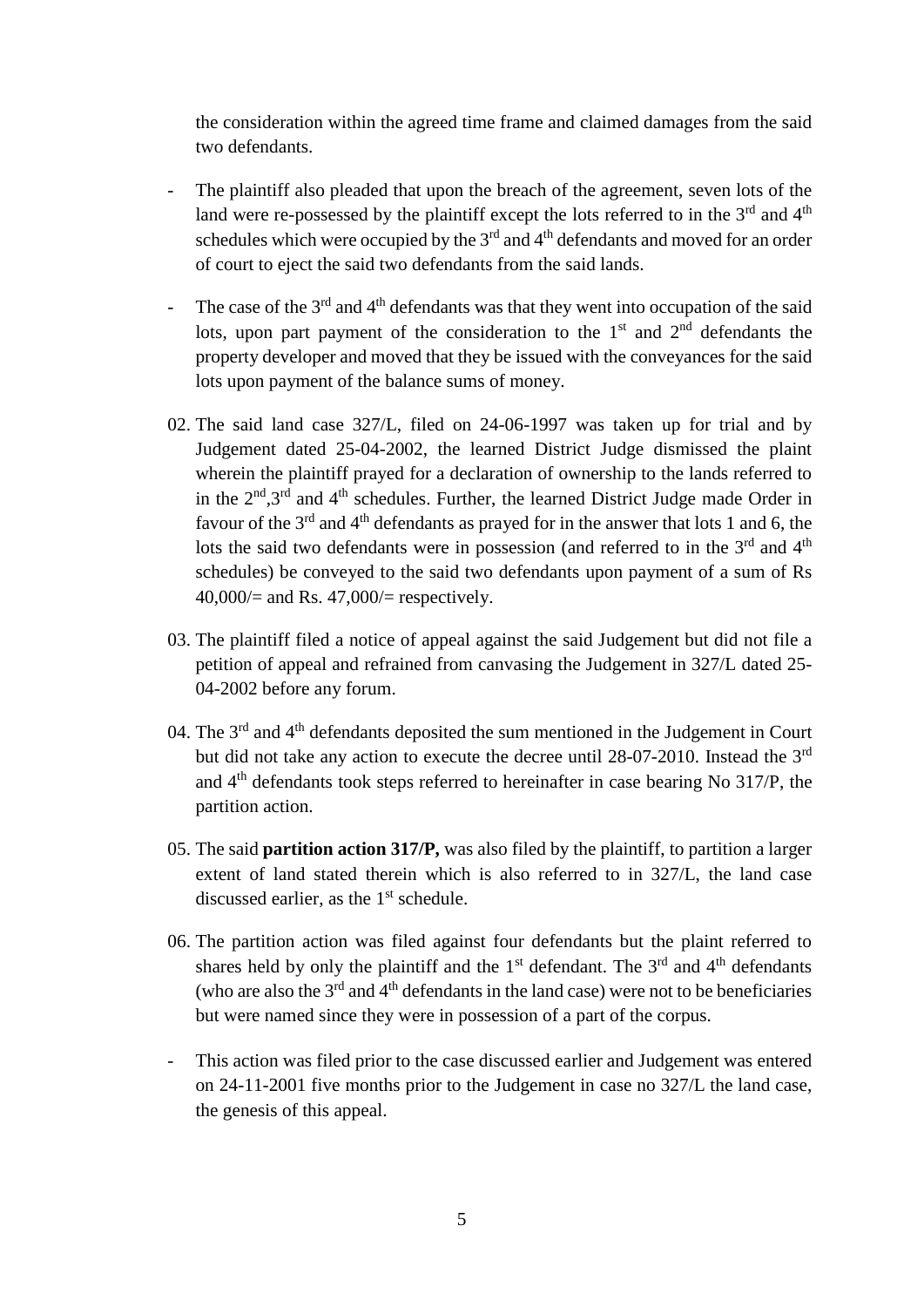- 07. In the said partition action, the learned District Judge made Order to partition the land and further that the possession of the  $3<sup>rd</sup>$  and  $4<sup>th</sup>$  defendants should not be disturbed until the Judgement in 327/L case was delivered.
- In the partition action it is observed that issues bearing numbers 7 to 14, raised by the 3rd and 4th defendants were not answered by the learned District Judge upon the premise that in 327/L the land case, which was an ongoing trial, the same grounds had to be traversed and answered by the very same Judge.
- 08. Upon delivery of the Judgement in  $327/L$  the land case, the  $3<sup>rd</sup>$  and  $4<sup>th</sup>$  defendants deposited the requisite sums of money in court and moved (unsuccessfully though) to incorporate the Judgement of 327/L the land case, in the partition action, consequent to the issuance of interlocutory decree and even moved for an alternative plan when the final plan was subjected for consideration of the parties of the partition action.
- Failing same, the  $3<sup>rd</sup>$  and  $4<sup>th</sup>$  defendants in June and September 2004 after final decree was entered, moved to incorporate the Judgement of 327/L the land case, in the partition action. The said applications made before successive Judges were rejected upon the ground that the land case 327/L, had no bearing upon the partition action since the  $3<sup>rd</sup>$  and  $4<sup>th</sup>$  defendants were not allotted any shares in the partition action.
- 09. Thereafter, in the year 2004, the  $3<sup>rd</sup>$  and  $4<sup>th</sup>$  defendants filed a revision application before the Court of Appeal against the Judgement of the partition action. The said application was dismissed by the Court of Appeal on 09.09.2009 upon the basis of delay and the  $3<sup>rd</sup>$  and  $4<sup>th</sup>$  defendants came before the Supreme Court by way of a special leave to appeal application which too was refused on 26-10-2010.
- 10. Consequent to the dismissal of the aforesaid revision application by the Court of Appeal with regard to incorporation of the Judgement in 327/L the land case in the partition action, on 28-07-2010, the 3<sup>rd</sup> and 4<sup>th</sup> defendants moved to execute the **decree in the land case 327/L** which triggered the proceedings in issue in this appeal.
- Having heard the parties, the learned District Judge on 18-08-2011, made Order to give effect to the Judgement dated 25-04-2002 and to execute the conveyances in favour of the  $3<sup>rd</sup>$  and  $4<sup>th</sup>$  defendants and if the plaintiff fails to execute same for the Registrar of the Court to execute the deeds in favour of the 3<sup>rd</sup> and 4<sup>th</sup> defendants.
- Further the learned District Judge made Order, to avoid any unwarranted issues, that the writ of execution of decree in case bearing No 327/L the land case, should be effected consequent to the plaintiff taking possession of the extent of land allotted to the plaintiff in the partition action.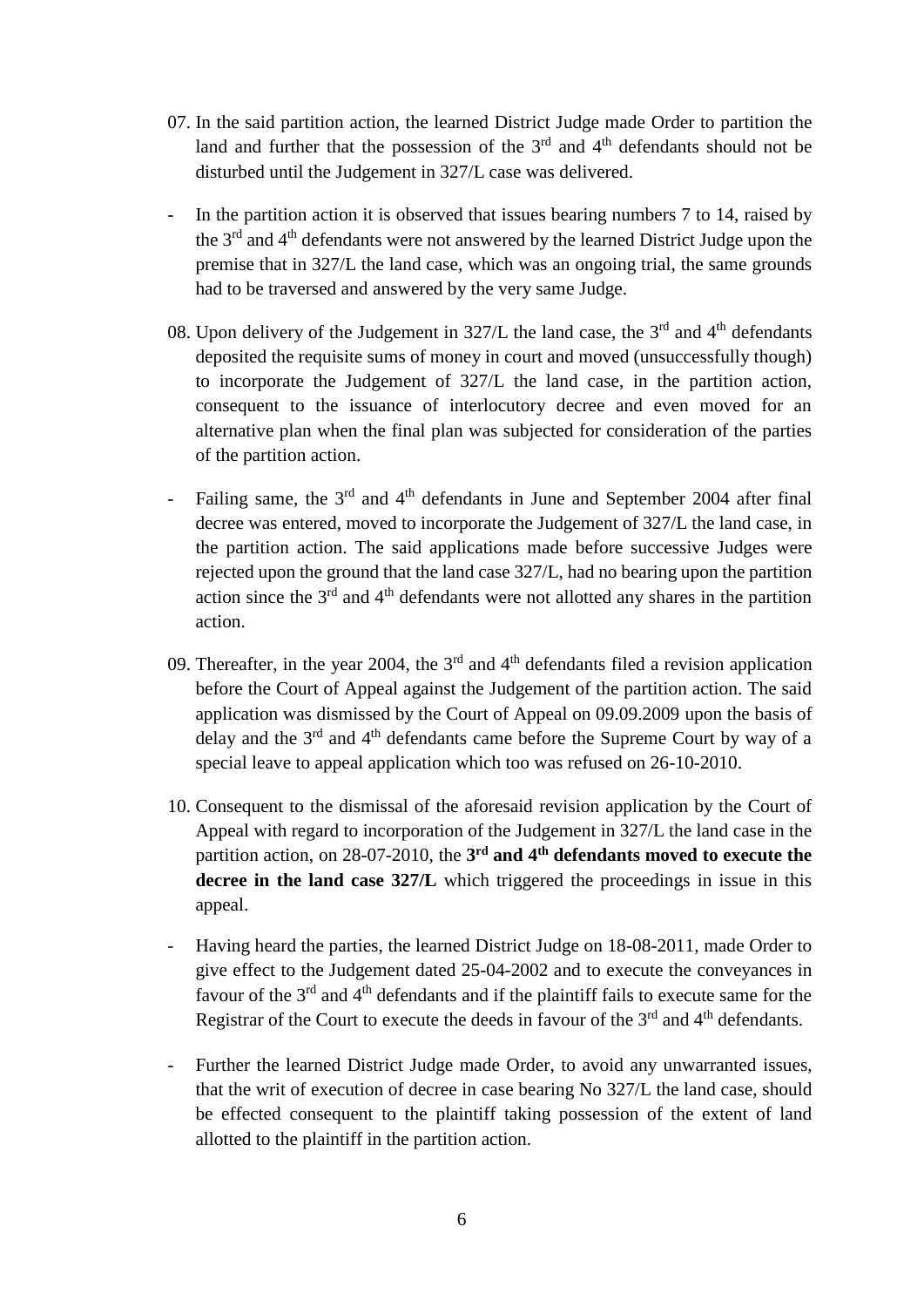- 11. Being aggrieved by the said Order in the 327/L, the land case, the plaintiff filed two applications, a leave to appeal application and a revision application before the High Court. The status of the leave to appeal application filed in the High Court has not been appraised to this Court.
- 12. In the revision application, based upon the written submissions filed, the learned Judges of the High Court set aside the Order of the learned District Judge dated 18- 08-2011 and that is the impugned Order that is now before us for determination.

Upon the said background, let me now advert to the two questions of law raised before this Court. Are the said two cases, distinct and different and the Judgements mutually exclusive; can the Judgement in 327/L the land case, assail the Judgement in 317/P the partition action; and can the extra-ordinary remedy of revisionary jurisdiction be resorted to by the plaintiff, to go before the High Court and challenge the Order made in 327/L, the land case.

Let me examine the jurisdiction issue first.

# **Does the High Court have jurisdiction to set aside the Order of the learned District Judge by way of a revision application?**

It is settled law that the exercise of the revisionary powers of the appellate court is limited to instances in which exceptional circumstances exist, warranting its intervention.

This Court has time and again opined with regard to the exercise of revisionary powers and the observations of Ismail, J., in **Rustom Vs Hapangama and Co. [1979] 1 SLR 352** and Athukorale, J., in **Hotel Galaxy (Pvt) Ltd. and others Vs Mercantile Hotels Management Ltd. [1987] 1 SLR 5** are watershed decisions in respect of such revisionary powers.

Similarly, in **Perera Vs People's Bank [1995] 2 SLR 84** G.P.S. de Silva CJ observed:

"In any event revision is a discretionary remedy and the conduct of the defendant is a matter which is intensively relevant."(page 87)

The Court of Appeal too in many an illuminating Judgements have considered the scope of revisionary jurisdiction and observed thus-

## In **Sikander Abdul Samadh Vs Musajee [1988] 2 CALR 147,**

 "Revision is a discretionary remedy and cannot be exercised except where there is no right of appeal or there is no alternative remedy and exceptional circumstances exist to invoke the jurisdiction of the Court of Appeal." (page 148)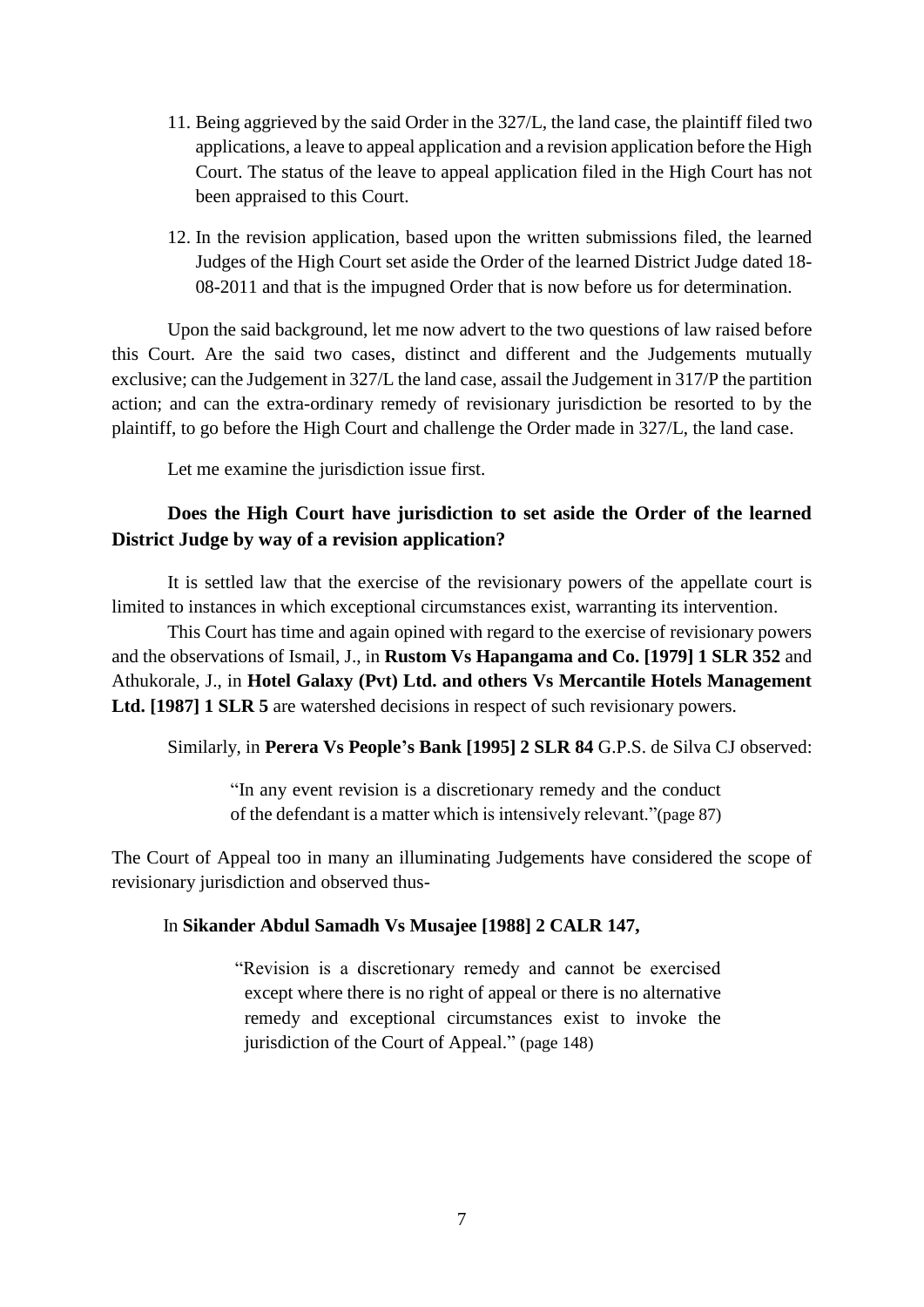### In **Caderamanpulle Vs Ceylon Paper Sacks Ltd [2001] 3 SLR 112,**

 "No exceptional circumstances are disclosed why this application for revisionary relief should be entertained… The existence of exceptional circumstances is a pre-condition for the exercise of powers of revision." (pages 112 - 113)

# In **Dharmaratne and another Vs Palm Paradise Cabanas Ltd and others [2003] 3 SLR 24**,

 "existence of exceptional circumstances is the process by which courts select the cases in respect of which the extraordinary method of rectification should be adopted. If such a selection process is not there, revisionary jurisdiction of this Court will become a gateway of every litigant to make a second appeal in the garb of a Revisionary Application or to make an appeal in situations where the legislature has not given a right of appeal.

 The practice of court to insist in the existence of exceptional circumstances for the exercise of revisionary powers has taken deep root in our law and has got hardened into a rule which would not be lightly disturbed." (page 24)

#### In **Wijesinghe Vs Tharmaratnam Srikantha's LR (IV) at page 47,**

"Revision is a discretionary remedy and will not be available unless the application discloses circumstances which shocks the conscience of court." (page 49)

### In **Bank of Ceylon Vs Kaleel and others [2004] 1 SLR 284,**

 "In any event to exercise revisionary jurisdiction the order challenged must have occasioned a failure of justice and be manifestly erroneous which go beyond an error or defect or irregularity that an ordinary person would instantly react to it; the order complained of is of such a nature which would have shocked the conscience of court." (page 284)

 The observations of the appellate courts in the plethora of Judgements referred to above, which I concur with, shed light to the guiding principles an appellate court should follow when granting relief by way of a revision application.

It is observed, that although the  $3<sup>rd</sup>$  and  $4<sup>th</sup>$  defendants have relied on many of the above reported Judgements in the written submissions filed before the High Court and has raised a number of preliminary objections to the maintainability of a revision application, specifically that no exceptional circumstances exist to invoke the revisionary jurisdiction when the plaintiff has already exercised the right of appeal (within time) against the impugned Order of the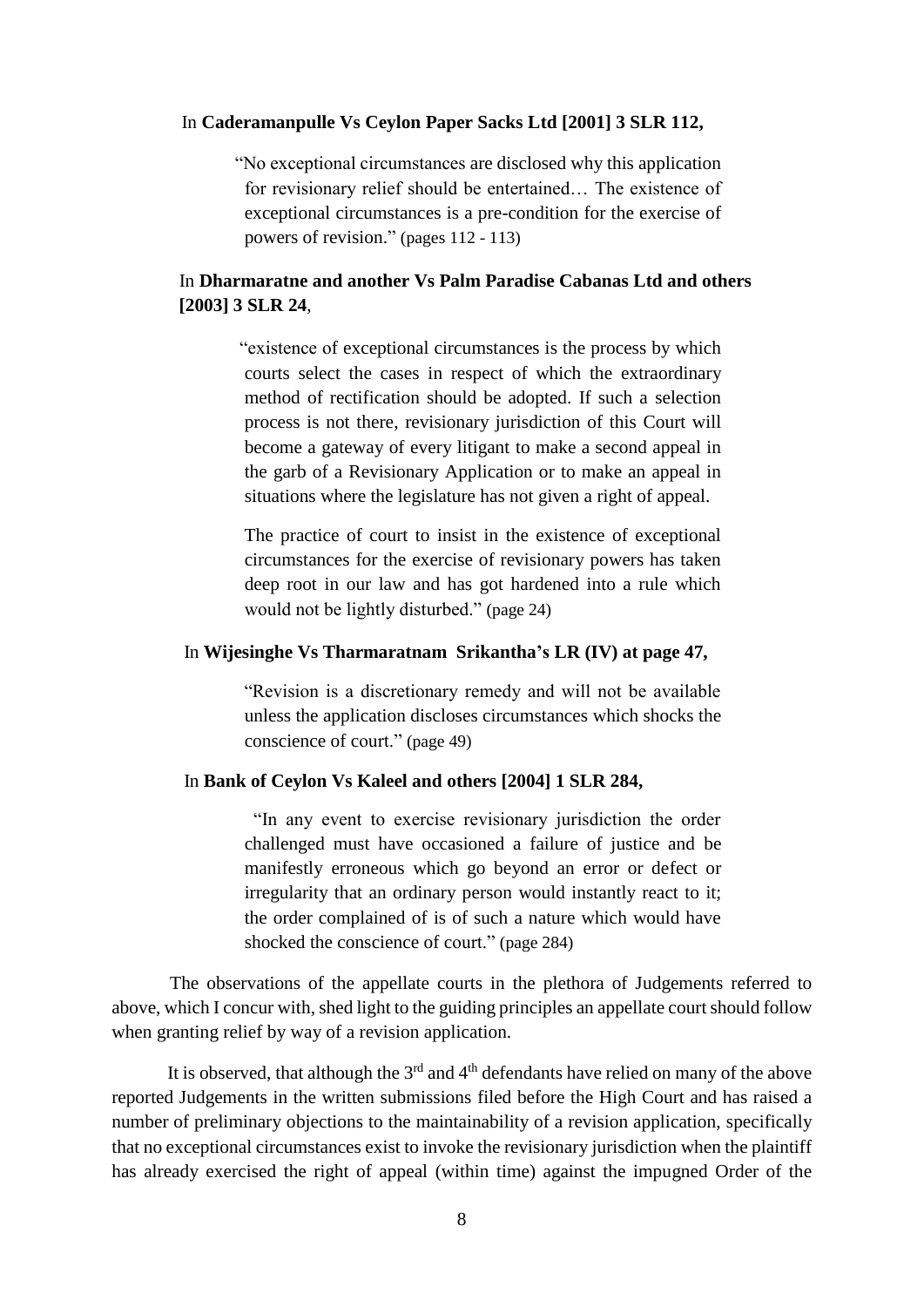learned District Judge dated 18-08-2011, none of the preliminary objections raised nor the cases cited, have been referred, analysed or considered in the impugned Order of the learned Judges of the High Court.

The most significant fact in this appeal to me, is that the plaintiff did not challenge before any forum, either by way of an appeal or revision application, the **original Judgement of the District Court dated 25-04-1992 in 327/L** the land case, by which the prayer of the plaintiff for a declaration of title to the lands possessed by the 3rd and 4th defendants (referred to in the  $3<sup>rd</sup>$  and  $4<sup>th</sup>$  schedules to the plaint) and the ejectment of the  $3<sup>rd</sup>$  and  $4<sup>th</sup>$  defendants was refused by the learned District Judge.

Whilst the Judgement of the District Court in the land case, did not allow the prayer of the plaintiff, it made order in favour of the  $3<sup>rd</sup>$  and  $4<sup>th</sup>$  defendants, that the said defendants were entitled to obtain the deeds executed in their names upon payment of the balance sums of money to the plaintiff. **The Order of the District Court dated 18-08-2011 is with regard to the execution of the writ pertaining to the said judgement and decree**. The plaintiff being aggrieved by the said Order exercised his right of appeal and filed a petition of appeal in the High Court and a revision application in which the impugned Order was made.

Hence, on one hand there is a Judgement, which the plaintiff decided not to appeal or move in revision, and on the other hand there is an Order against which the plaintiff had already lodged an appeal and which is pending before the High Court for determination.

In the said background, I see merit in the submission of the learned Counsel for the  $3<sup>rd</sup>$ and 4th defendants, that there was no reason or necessity and in deed no exceptional grounds or circumstances, for the plaintiff, to invoke the revisionary jurisdiction of the High Court, since the right to appeal to the High Court against the impugned Order of the learned District Judge dated 18-08-2011 was duty exercised by the plaintiff within time. In any event, no specific reasons or grounds were given nor referred to in the petition filed in court, for the plaintiff to resort to the extra-ordinary revisionary jurisdiction of the High Court.

I wish to consider invocation of the revisionary jurisdiction of the High Court, from another perspective, i.e. even if the plaintiff has resorted to and exercised the right of appeal, were there exceptional grounds or reasons that shocks the conscience of court to merit, revising the Order of the District Court to ensure the appeal is not rendered nugatory.

In a case decided by this Court in 1939, **Atukorale Vs Samynathan 41 NLR 165,** it was held that the powers given to the Supreme Court by way of revision are wide enough to give it the right to revise any order made by the original court, whether an appeal had been taken against it or not, in exceptional circumstances, only to ensure that the decision given on appeal is not rendered nugatory. Based upon the said reasoning Soertz, J., who delivered the Judgement in the said case, stayed the writ of execution which was for recovery of damages, pending the hearing of the appeal.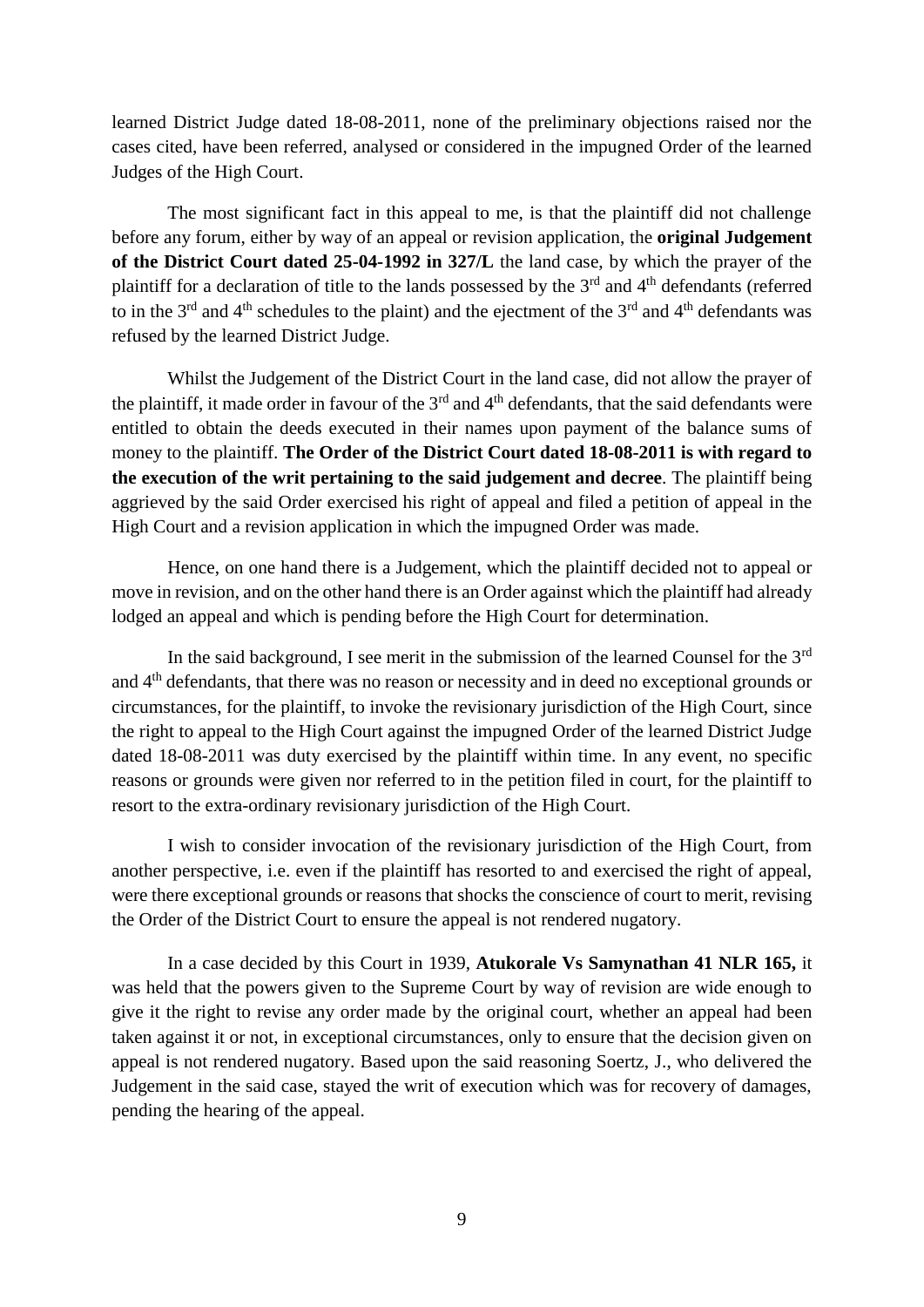The Court of Appeal in **Rasheed Ali Vs Mohammed Ali [1981] 2 SLR 29,** considered the above referred case and while re-echoing the words of Soertz, J., held that the facts of the **Rashid Ali** case, did not merit indulgence of the court to exercise the revisionary powers.

Thus, the ratio of the decisions of the Appellate Courts lays down the principle, whether an appeal lies or not, the revisionary jurisdiction of a court can be exercised only when there are exceptional grounds that shocks the conscience of court or which merits the intervention of the appellate court. The **Athukorale case** referred to above emphatically states the basis to resort to filling a revision application is not to render the appeal nugatory, when exceptional circumstances exist. Hence, the underlying requirement in a revisionary jurisdiction is exceptional grounds and circumstances.

In **Attorney General Vs Gunawardena [1996] 2 SLR 149,** a case in which the Attorney General sought to revise an order of the High Court when no provision for appeal was available, a divisional bench of this Court, analyzing the provisions of the Administration Justice Law and Section 753 of the Civil Procedure Code held,

> "that revision like an appeal is directed towards the correction of errors but it is supervisory in nature and **its object is the due administration of justice** and not primarily or solely the relieving of grievances of a party." (page 149) (emphasis added)

Hence, when exercising this special mechanism, the revisionary jurisdiction, the pivotal issue and the most essential element a court should evaluate and ascertain is 'exceptional circumstances' in order to duly administer justice.

If there are no exceptional grounds, my considered view is that revisionary jurisdiction will not lie. The correctness of an order challenged, can be determined in the appeal filed and it is not essential to resort to another channel, i.e. revisionary jurisdiction.

In the instant appeal as was discussed earlier, when the plaintiff failed to obtain the relief prayed for from the District Court, the plaintiff did not challenge the said Judgement dated 25-04-2002. But when the District Judge made Order to execute the writ, pertaining to the said Judgement and its decree, the plaintiff thought it fit to challenge the said Order, by way of a leave to appeal application and a revision application.

It is a matter of interest that in the revision application filed before the High Court, by the plaintiff, almost all the paragraphs referred to the partition action and not to the land case 327/L of which the revision was sought. The substantial relief prayed for as prayer (b) (c) and (d) were-

- revise the Order dated 18-08-2011 filed of record in this case 327/L;
- direct the learned District Judge to make an order in line with the Judgment and the orders dated 27-07-2004 and 09-09-2004 entered in the partition action in District Court, Pugoda case No 317/P and the Orders of the Court of Appeal in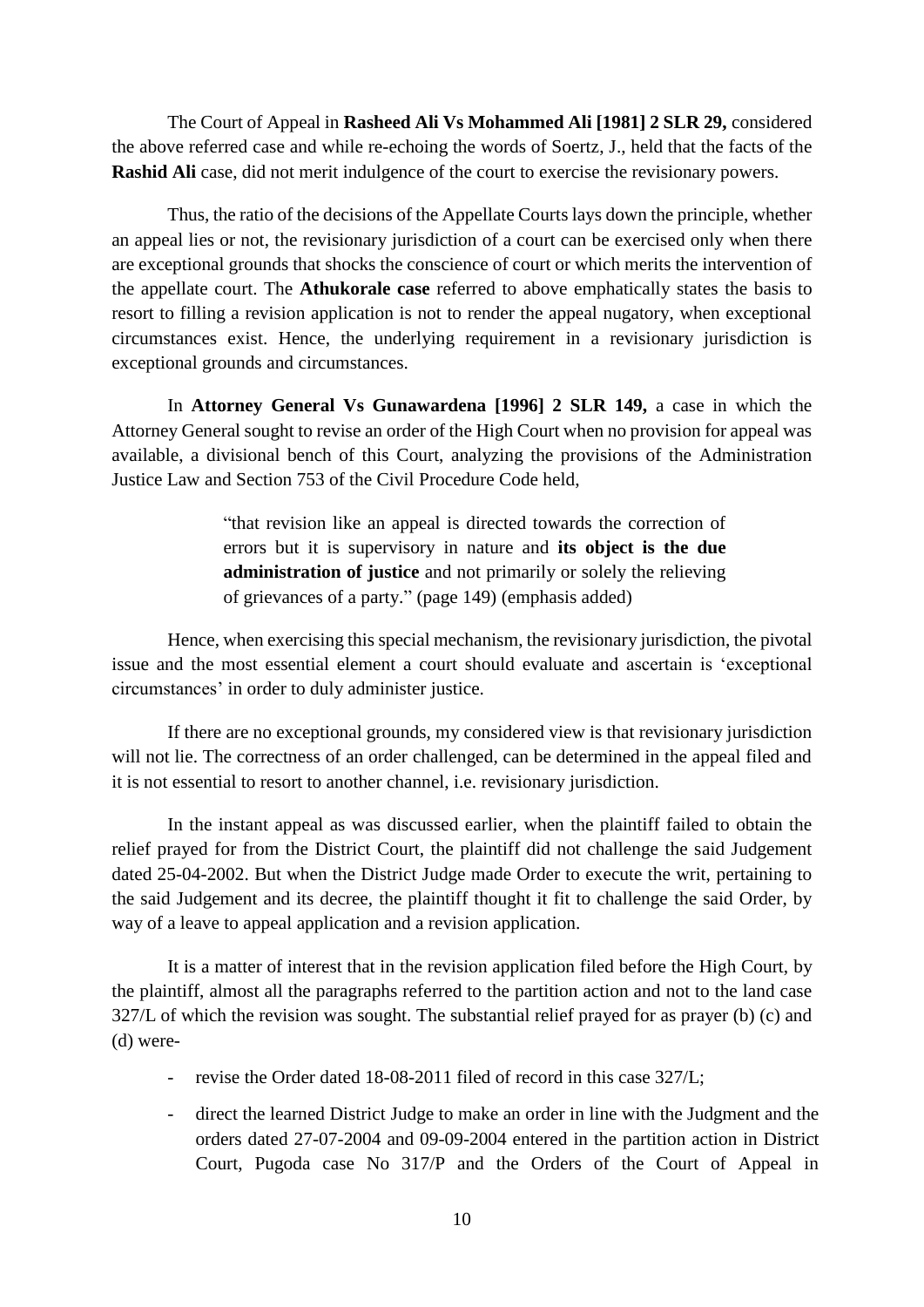CA/Rev/1832/2004 and Order of the Supreme Court dated 26-10-2010 in SC/SPL/LA 238/2009;

- call for and examine the record in the District Court Pugoda case bearing No 317/P.

It is observed that relief (c) and (d) pertains to the partition action. Moreover, the principle relief sought by the plaintiff was to revise the Order of the learned District Judge dated 18-08-2011 and not to set aside the said Order, though the learned High Court Judges by its impugned Order, thought if fit to set aside the Order of the Learned District Judge.

The said High Court Order also referred to the contention of the plaintiff that the interlocutory decree is final and conclusive and held that the learned District Judge was misconceived in directing the plaintiff to execute the deeds in favour of the  $3<sup>rd</sup>$  and  $4<sup>th</sup>$ defendants.

It is observed that the said Order of the High Court is devoid of any reasoning. It does not refer to the contention of the  $3<sup>rd</sup>$  and  $4<sup>th</sup>$  defendants; to the preliminary objections raised with regard to the maintainability of this application; to the extra-ordinary circumstances that necessitates the invocation of revisionary jurisdiction; facts that shocks its conscience; facts that would make the appeal nugatory; or even to the substantive relief referred to above and prayed for by the plaintiff, when it allowed the plaintiffs' application for revision and set aside the District Court Order.

It is also observed that the learned Judges of the High Court, by determining the revision application not in the manner prayed for, but by setting aside the Order of the learned District Judge dated 18-08-2011, in effect and in one stroke determined the pending leave to appeal application of the plaintiff pertaining to execution of the decree and negated the Judgement of the District Court delivered a decade ago, which the plaintiff in any event did not proceed to challenge or revise before any forum.

Thus, my considered opinion is that the learned Judges of the High Court exercised the revisionary jurisdiction where no exceptional circumstances existed; and which necessitated such a course of action to be followed to administer justice and hence acted in a palpably wrong and erroneous manner especially, when the essential element of facts that shocks the conscience of court or which would make an appeal nugatory were not in existence.

Thus, in my view the facts of this case, does not merit the invocation of the revisionary jurisdiction and hence, resorting to same by the plaintiff is a fundamental vice and is not warranted especially when such a right is not available to the plaintiff.

However, in the instant appeal, the revisionary jurisdiction has been invoked and a decision made. Hence, in order to determine the 1<sup>st</sup> question of law raised before this Court, the next issue that has to be answered is, **whether the learned Judges of the High Court, correctly exercised the revisionary jurisdiction to the benefit of the plaintiff**.

In order to ascertain an answer to such question, I wish to examine the  $2<sup>nd</sup>$  question of law in detail now, since it is directly linked and interwoven with such query.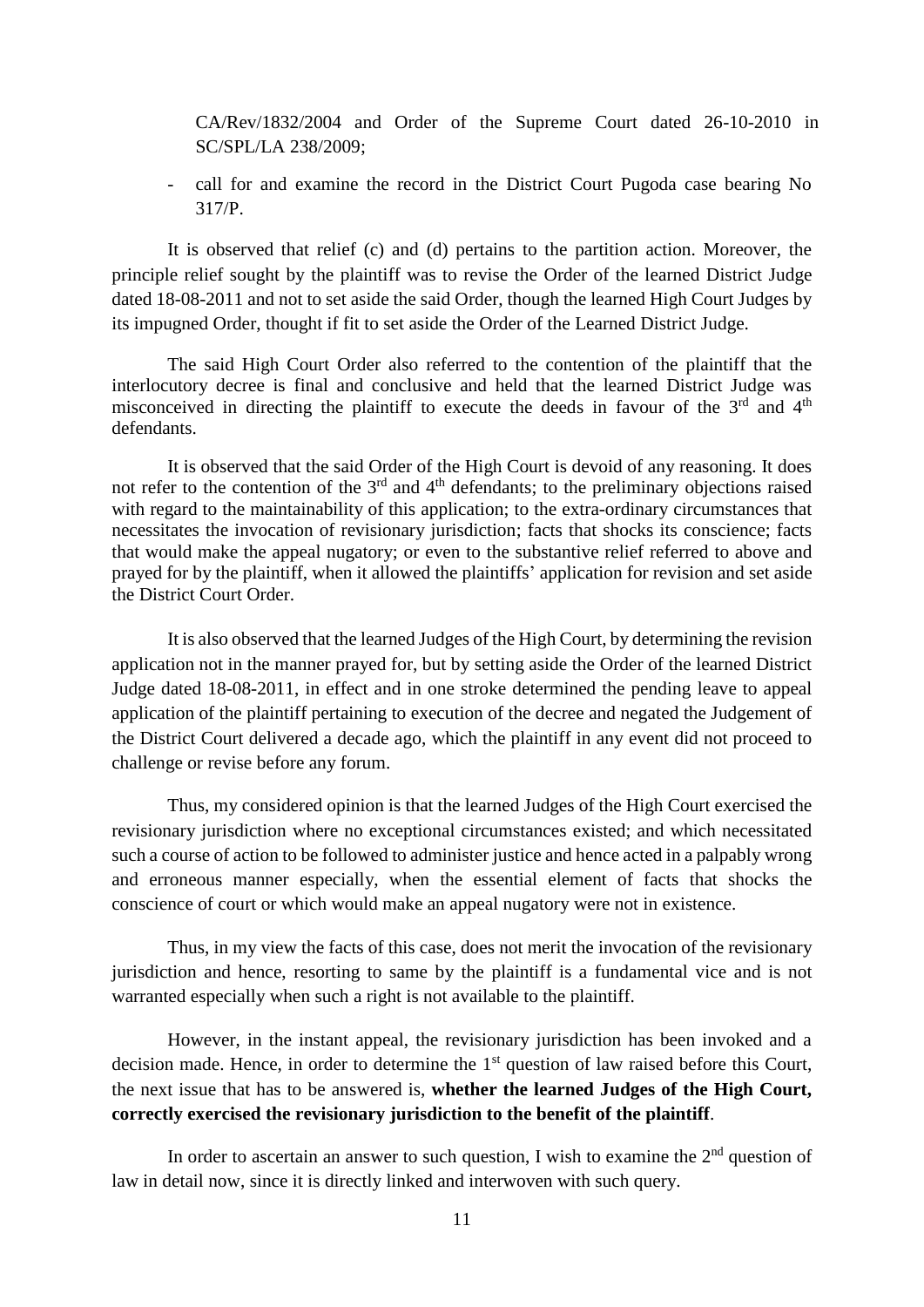**Are the two cases referred to in the Order of the High Court inter-connected or are the two cases distinct and different and mutually exclusive?** If the two cases are mutually exclusive, then has the High Court correctly exercised its powers in determining the revision application to the benefit of the plaintiff or has the High Court erred in arriving at a decision, which would render the question to be determined and to be answered, in favour of the appellant.

If I may repeat the factual matrix, to recapture the most relevant issues, the plaintiff filed two cases against the  $3<sup>rd</sup>$  and  $4<sup>th</sup>$  defendants. One a partition action filed in 1994 and the other a land case filed in 1997 the genesis of this appeal. The partition action was in respect of partitioning a larger land in extent 3 acres, 2 roods 33 perches and by Judgement dated 22-06-2001, the plaintiff was allotted 158.6 perches for his share of the corpus and a final plan prepared incorporating the defined allotment. In the said partition Judgement, the learned District Judge made order not to dispossess the  $3<sup>rd</sup>$  and  $4<sup>th</sup>$  defendants who were in possession of a part of the corpus until the Judgement in the land case was determined by the same judge.

As stated in detail at the beginning of this Judgement, in the land case the plaintiff moved for a declaration of title to a land in extent 3 roods 14 perches (approximate to his allotment of land from the partition action) with metes and bounds based upon the survey plan prepared for development and sale of the said land. It is a matter of interest that prior to filling both these cases, the plaintiff handed over this land for development and sale and it was surveyed and divided into nine lots. The plaintiff re-possessed seven lots except the defined two lots the 3<sup>rd</sup> and 4<sup>th</sup> defendants were in possession from which the ejectment was sought by the plaintiff. The learned District Judge did not grant the order of ejectment in the land case but made order for the plaintiff to execute the deeds in favour of the 3<sup>rd</sup> and 4<sup>th</sup> defendants with regard to the said two lots. Subsequently, the 3<sup>rd</sup> and 4<sup>th</sup> defendants moved to execute the said decree and the learned District Judge directed the decree be executed upon the date or on a subsequent date to the plaintiff obtaining possession of the allotment of land in the partition action in order to avoid any practical problems and issues.

From the facts of these two cases, it is clearly seen that the said two cases are not inter connected. The two cases are distinct and different and the Judgements are mutually exclusive.

In the **partition action 317/P,** the plaintiff named the  $3^{rd}$  and  $4^{th}$  defendants who were in possession of a part of the corpus as defendants but did not move for any relief against them. Hence, no shares were allotted to the said two defendants.

It is settled law and the gamut of cases pertaining to partition of lands has categorically held that a transferee of a yet undermined right is not a necessary party to determine a partition action. It is also not in dispute that the rights of the parties in a partition action is determined at the time of filling of the plaint and that partition action is an action *in rem* and not an action *in personam.* Thus, with the entering of interlocutory decree followed by final decree the rights of the respective parties with regard to the shares of the corpus are determined. I do not intend to go on an academic exercise in respect of the case law governing the law of partition of land,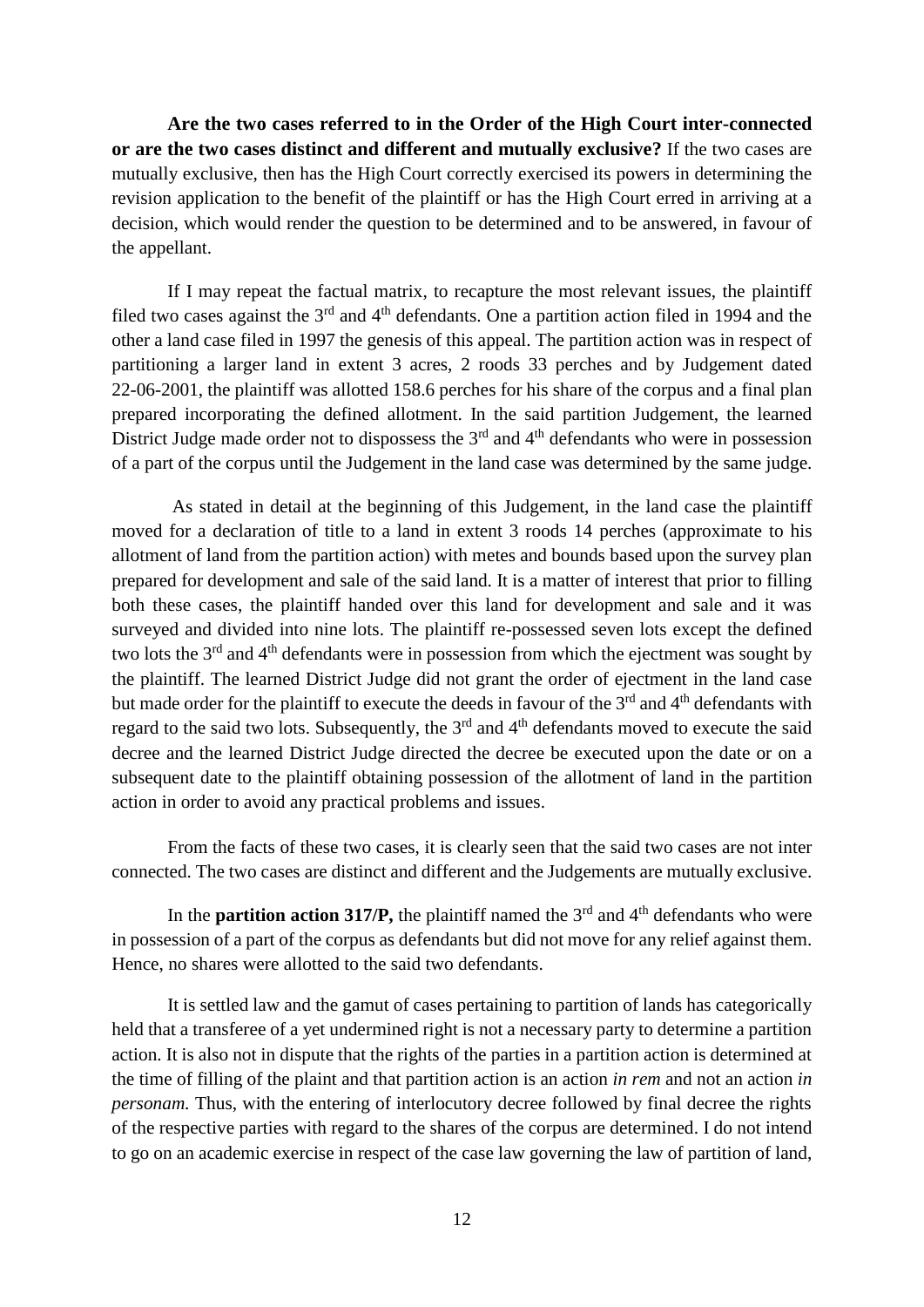suffice it to say by the final decree in the partition action, the plaintiff has been allotted a defined portion of the larger land, in extent 158.6 perches.

In the **land case 327/L,** in the plaint filed, independent to the partition action, the plaintiff categorically defined the extent of land which the 3<sup>rd</sup> and 4<sup>th</sup> defendants possessed and moved that a declaration of title be entered in favour of the plaintiff which was not granted by the District Court. Instead the learned District Judge made order for the plaintiff to execute the deeds conveying the said lots to the  $3<sup>rd</sup>$  and  $4<sup>th</sup>$  defendants. The contention of the plaintiff was that this was an interference with the partition action. I cannot accept the said submission.

The Judgement of the learned District Judge which was (neither challenged by an appeal or a revision application) was to execute the deeds in respect of the defined two lots, possessed by the 3rd and 4th defendants more fully referred to in the respective schedules to the plaint. When the 3<sup>rd</sup> and 4<sup>th</sup> defendants moved to execute the writ in the land case, the learned District Judge made Order to do so, after the execution of the final decree in the partition action. Thus, in my view the said Order in the land case is not an interference with the partition action. It should be complied with only after the final decree in the partition action is executed. The reference to partition action is only to indicate the time frame. First, the decree in the partition action has to be executed. Thereafter, only the execution of decree in the land case should take place. One should follow the other. Thus, in my view the two cases are mutually exclusive and are distinct and different. Hence, the two questions of law should be answered accordingly.

However, when this appeal was heard before us, the learned Counsel for the Plaintiff/Respondent, defending the High Court Order, relied on the observations in three reported Judgements to elaborate his contention that the order in the land case is an interfearence with the partition decree which is an action *in rem*.

I wish to examine the said cases now.

*Firstly*, the observation of Weerasuriya, J., in **Jayaratne and another Vs. Premadasa and others [2004] 1 SLR 340** that,

"The Court had no jurisdiction to vary the Judgement. The decree is final subject to appeal under Section 48(1) and also revision or *restitution in intergrum*. The Court may also vary the Judgement under Section 48(4) only in respect of the parties and in the limited circumstances…." (head note)

The learned President's Counsel for the plaintiff, based upon the above observation, submitted that the partition decree entered in the partition action is final and conclusive for all purposes and cannot be varied by the execution of the decree in the land case since it would interfere with the final decree of the partition action.

Whilst agreeing with the aforesaid observation made in the **Jayaratne case**, I am of the view that it cannot be taken in isolation. It should be looked at from the perspective of the facts of the said case and cannot be applied out of context in each and every circumstance.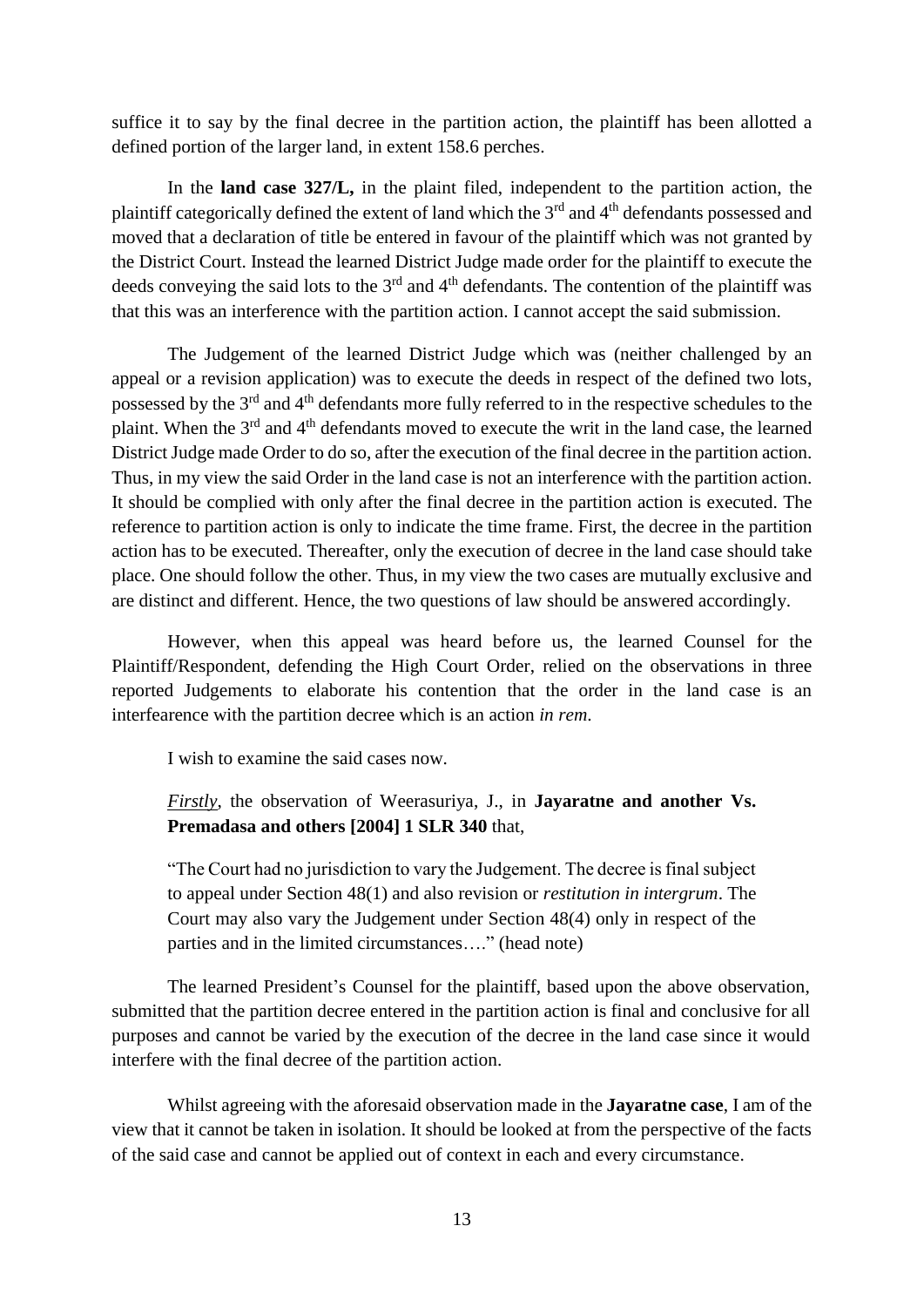In **Jayaratne case**, the land to be partitioned was in extent 30 acres. However, the preliminary survey depicted an extent of approximately 72 acres. Judgement was delivered, interlocutory decree entered and steps taken to partition the larger extent of 72 acres, when three persons who were not parties to the case moved court to set aside the Judgement and the interlocutory decree or in the alternative to restrict the corpus to 30 acres. The District Court permitted the said application and varied the extent of land and the Court of Appeal upheld the said decision.

This Court whilst setting aside the said Court of Appeal Judgement observed, in respect of the application made by the intervening persons, who were not parties to the original partition case, in the District Court,

"that this application was outside the scope of Section 48(4) of the Partition Law for several reasons [ ] that District Court had no jurisdiction to entertain the application of the petitioner ….to seek the relief…..and the application was misconceived. The Court of Appeal has taken the erroneous view that notwithstanding the provisions of Section 48…. the District Judge was justified in restricting the corpus to 30 acres using the inherent powers of court in terms of Section 839 of the Civil Procedure Code." (page 344)

In the instant appeal, unlike in the case referred to above, the  $3<sup>rd</sup>$  and  $4<sup>th</sup>$  defendants who were not strangers or 3<sup>rd</sup> parties but were parties to the partition action moved court (though unsuccessfully) to vary the partition Judgement, interlocutory decree and the final decree in the partition action. In my view that course of action of the  $3<sup>rd</sup>$  and  $4<sup>th</sup>$  defendants in the partition action, does not debar the 3rd and 4th defendants from taking steps to execute the decree in the land case, as provided for by the Civil Procedure Code or resorting to the due process of the law in the land case. Hence, the said course of action followed by the  $3<sup>rd</sup>$  and  $4<sup>th</sup>$  defendants in the partition action, should not be held against them. It has no relevance to the appeal before us. The impugned Order of the District Court is only to execute the decree in the land case, subsequent to the execution of the final decree in the partition action and thus the observation made in the **Jayaratne case** quoted by the learned Counsel for the plaintiff, should be considered in the context of the facts of the said case and specifically where the Court of Appeal referred to the inherent powers of court. Hence, in my view **Jayaratne case** can be distinguished from the instant appeal and has no relevance to the matter in issue.

The  $2<sup>nd</sup>$  case, relied upon by the learned Counsel for the plaintiff before this Court, to substantiate that the final decree of the partition action wiped out all effects of the claim of the 3<sup>rd</sup> and 4<sup>th</sup> defendants in the land case was **De Costa and others Vs De Costa and others [1998] 1 SLR 107** a Judgement of the Court of Appeal. In this case the question that arose for determination was whether an order made in terms of Section 48(4)(a)(iv) of the Partition Law No 21 of 1977 as amended ("the Partition Law") is a Judgement within the meaning of section 754(1) and (5) of the Civil Procedure Code or an order made within Section 754(2) and (5) of the Civil Procedure Code read together with Section 67 of the Partition Law or in simpler words, was the impugned order, an interlocutory order or a final order. The observation of the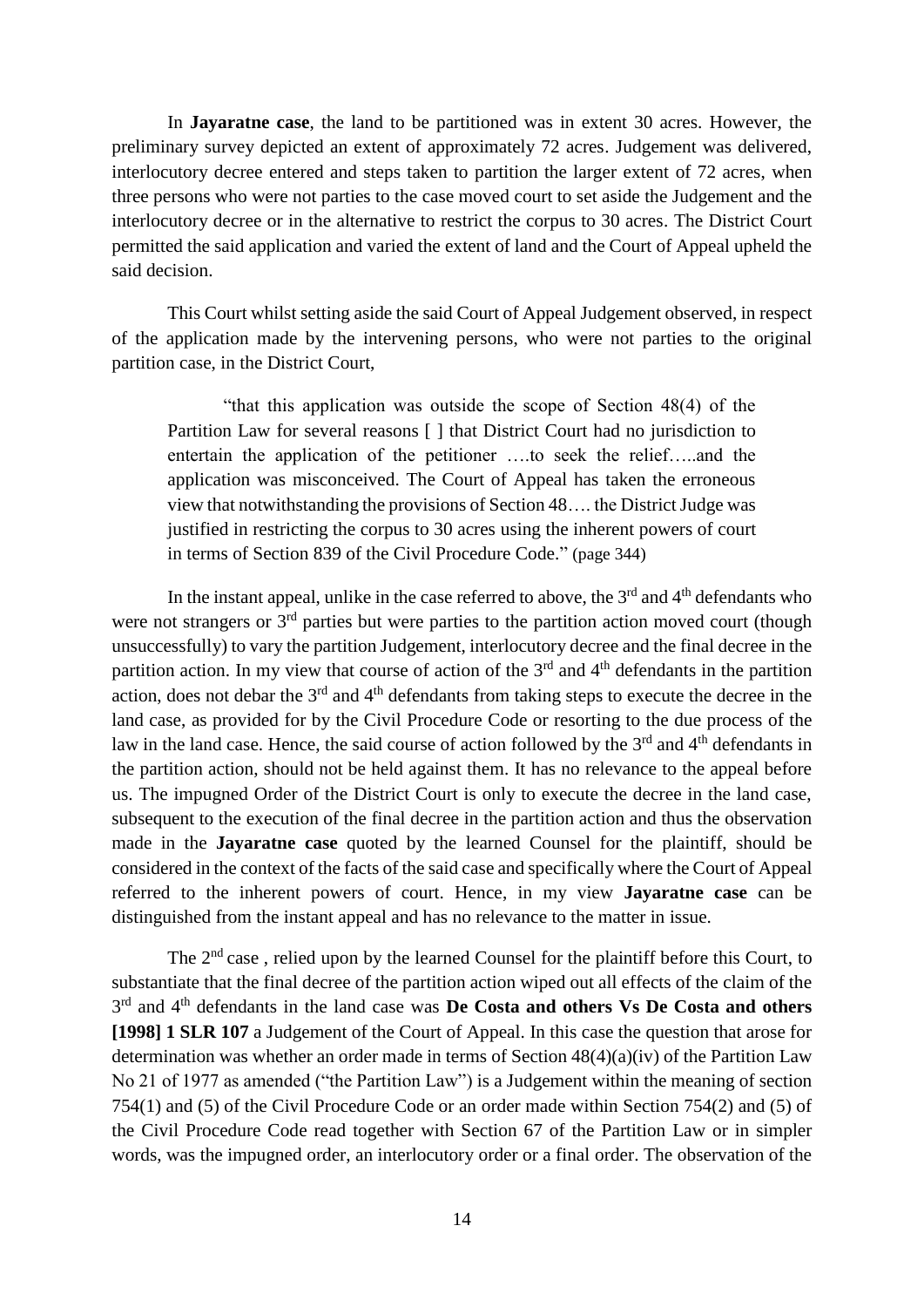learned Judge of the Court of Appeal relied upon by the Counsel for the plaintiff was as follows:-

"The finality of these orders must be determined according to the Partition Act. Under the Partition Act if no complaint was alleged with regard to the Judgement and consequential interlocutory decree, and if no steps were taken under Section  $48(1)(a)(vi)$ , the special provisions relating to decrees in Section  $48(1)$ ,  $(2)$ ,  $(3)$  and Section 67 of the Partition Law would come to operate. In such a situation the only irresistible inference that could be drawn is that such an order finally disposed of all the rights of the parties and the suit was not alive but finally disposed of" (head note)

In my view, the said observation pertaining to the finality of an order was in relation to the question aforesaid and the said case should be considered in that perspective.

Even if the case before us is looked at from another angle, in my view it can be differentiated since the land case filed by the plaintiff did not challenge the final decree of the partition action. The Order of the land case is only a follow up action. It envisages the plaintiff to take certain steps to fulfill the Judgement which was in any event not challenged by the plaintiff. Hence the said case too, in my view has no relevance to the instant appeal and can be distinguished.

The 3rd case relied upon by the plaintiff was **Latheef and another Vs Mansoor and another reported in 2011 BLJ 189**. Marsoof J in an illuminating Judgement on *rei vindicatio* action and other legal principles, observe at page 210, that the primary duty of a court when deciding a case involving ownership of land is to consider whether the land has been clearly identified or not. The learned Counsel for the plaintiff relied on the said observation to argue that in the instant appeal, the land has not been clearly identified.

Contrary to the said assertion, it is seen that the plaintiff, in the plaint filed in court to obtain a declaration of title to evict the  $3<sup>rd</sup>$  and  $4<sup>th</sup>$  defendants, clearly and precisely identified the extent and the lots of land with its meets and bounds based upon a survey plan.

Thus, in my view, in the instant appeal, the land has been clearly identified and the contention of the learned Counsel for the plaintiff, that the lots have to be super imposed in the final plan of the partition action has no rational or merit. The two cases are distinct and different. In the partition action the corpus was partitioned according to the final plan and in the land case, from and out of the defined portion of the corpus carved out to the plaintiff, the conveyances for the two lots of lands possessed by the  $3<sup>rd</sup>$  and  $4<sup>th</sup>$  defendants should be executed, based upon the survey plan referred to by the plaintiff and clearly defined and identified in the plaint filed by the plaintiff himself.

Hence, whilst agreeing with the observations referred to in **Latheef's Case** referred to above that the identity of the land is fundamental for attributing ownership, the plaintiff in my view, cannot rely upon the said observation to justify the impugned Order of the High Court. In the instant case, the plaintiff in no uncertain terms, has clearly and precisely identified the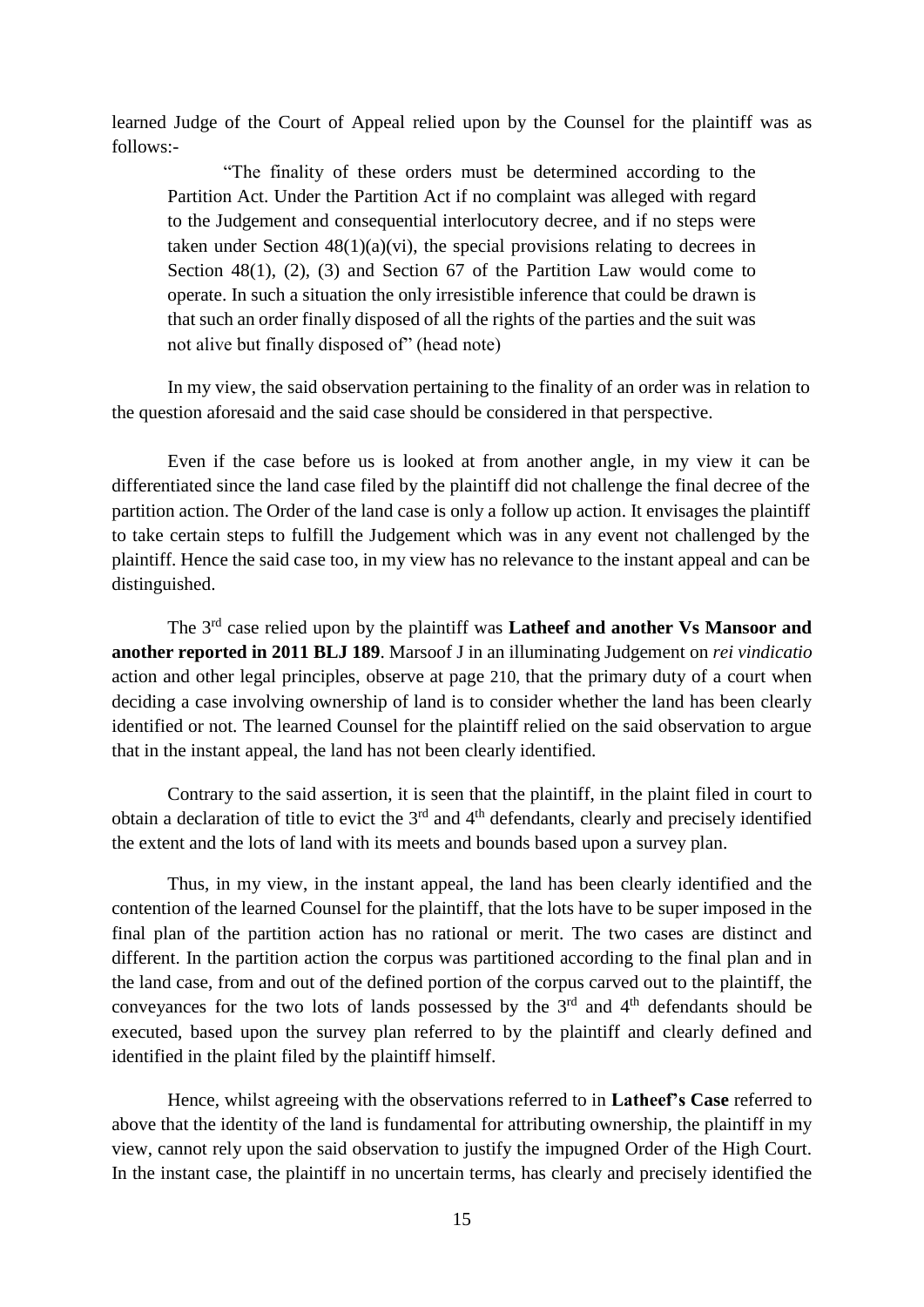lots of land when moving court to obtain relief and thus, cannot now be heard to say that the land is not identified.

Thus, the three cases relied upon by the plaintiff to substantiate and defend the impugned Order of the High Court can be distinguished and has no relevance to the matter in issue and in my view does not assist the plaintiff in his contention, that the two cases are interwoven and the Judgement in the land case is an interference and assails the final decree of the partition action. The said two cases in my view, stand alone and are mutually exclusive.

Even if the two cases are looked at from the perspective of the extent of land, from the plaintiff's entitlement of 158.6 perches i.e. 3 roods 38 perches (out of a total of 3 acres 2 roods and 33 perches) only the two lots of land in possession of the  $3<sup>rd</sup>$  and  $4<sup>th</sup>$  defendants (19.5) perches and 15.5 perches totaling 35.0 perches) should be carved out and hence, the submission of the plaintiff that the land case assails the partition action in my view, has no merit.

Thus, the Order of the learned District Judge that the execution of the decree in the land case should take place, after the execution of the decree in the partition action is salutary and stands to reason and is a pragmatic approach to administer justice to the suitors before court.

Having considered the submissions of the plaintiff in this appeal, I will now move over to consider the submissions of the appellant.

**Firstly,** the contention of the learned Counsel for the appellant/the  $3<sup>rd</sup>$  and  $4<sup>th</sup>$ defendants before this Court that the  $3<sup>rd</sup>$  and  $4<sup>th</sup>$  defendants have in their favour a subsisting Judgement, the benefit of which the  $3<sup>rd</sup>$  and  $4<sup>th</sup>$  defendants have failed to reap up to date, in view of the impugned Order of the High Court.

The learned Counsel for the  $3<sup>rd</sup>$  and  $4<sup>th</sup>$  defendants heavily relied on the legal maxim *actus curiae neminem gravabit,* that an Act of court shall prejudice no person, a guiding principle which needs no elaboration, to substantiate his submission.

The learned Counsel relied on the dicta of Sharvananda J (as he then was) in **Ittapana Vs Hemawathie [1981]2 SLR 476** as well as the observation of H.A.G de Silva, J., in **Madurasnghe Vs Madurasinghe [1988] 2 SLR 142** to justify his contention. The learned Counsel for the  $3<sup>rd</sup>$  and  $4<sup>th</sup>$  defendants also drew our attention to a more recent Judgement **Finance Land Sales Ltd Vs Perera [2005] 1 SLR 79** a Judgement of the Court of Appeal where too, the said legal maxim was examined and followed.

Sharvananda, J., in the **Ittapana Case** referred to above, (at page 485) echoed the words of Lord Carins in **Rodge Vs Comptoir D' Escomple de Paris [1871] 3 PC 465** as follows:-

"one of the first and highest duties of all courts is to take care that the act of the Court does no injury to any of the suitors…."

H.A.G. de Silva, J., in **Madurasinghe Vs Madurasinghe case** referred to above (at page 150) observed,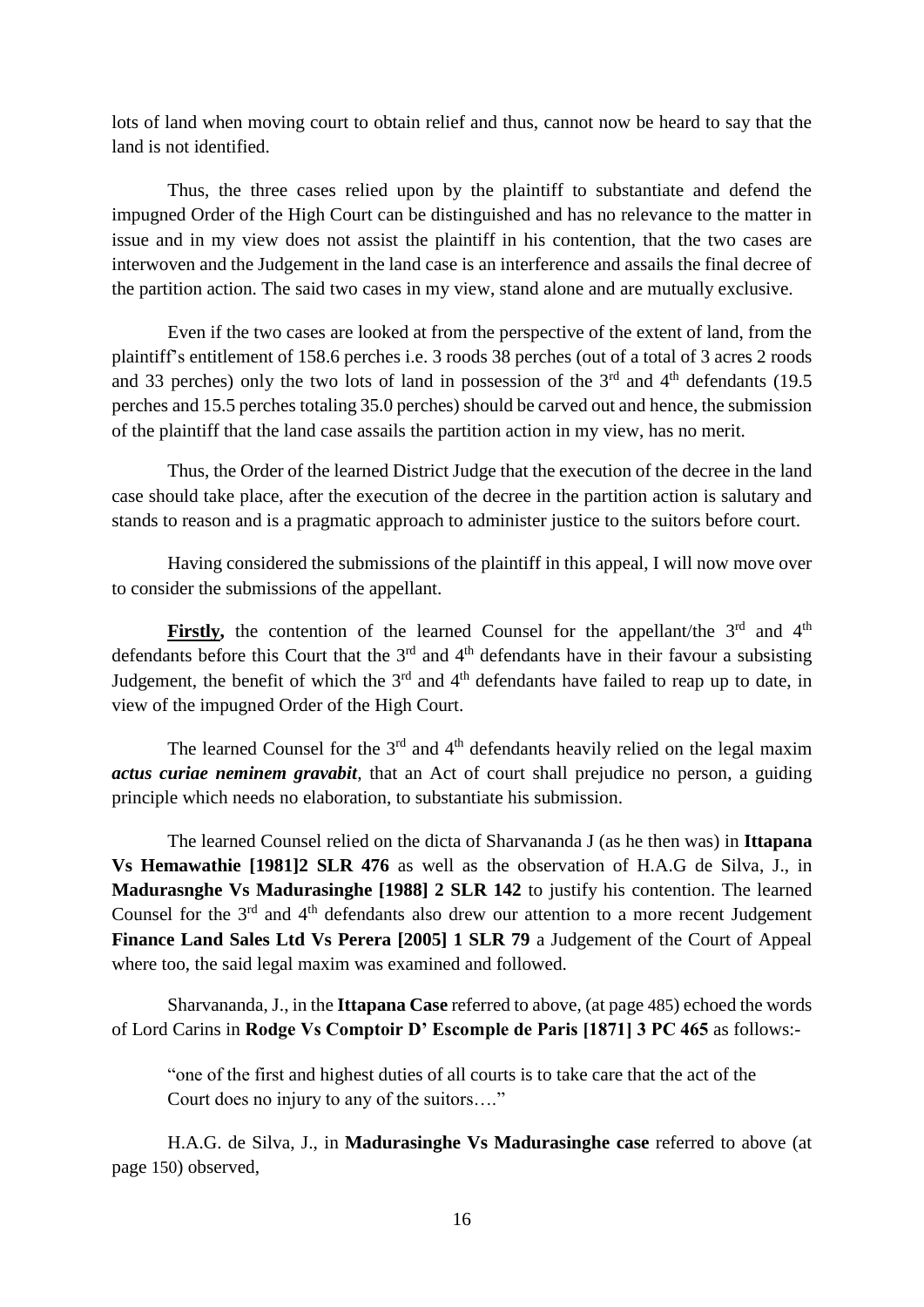"The next matter that calls for consideration is the principle of *nunc pro tunc* which is really the application of the maxim *actus curiae neminem gravabit* – an act of the Court shall prejudice no man. Broome's Legal Maxims 7<sup>th</sup> edition page 97 reads, this maxim is founded upon justice and good sense; and affords a safe and certain guide for the administration of the law".

In **Finance and Land Sales case** referred to above, Amaratunga, J., at page 82 stated as follows:-

"However this Court has to look at the other side of the coin as well. In giving relief to the petitioner, we have to ensure that it would not result in prejudice to the plaintiff…The judgemet….is to be set aside due to the serious mistake made by Court. *Actus curiae neminum gravabit* (an act of court shall prejudice no man). Accordingly, this Court has to ensure that the Courts' mistake does not result in prejudice to the plaintiff."

I am in agreement with the said observations that the Act of Court should do no injury to the suitors before court and it is the primary duty of a court to safe guard the interests of parties before court.

Thus, in my view this proposition of the learned Counsel stands to reason. The impugned Order of the High Court has effectively negated the Judgement of the District Court and had caused grave injustice to the  $3<sup>rd</sup>$  and  $4<sup>th</sup>$  defendants and has given an opportunity to the plaintiff to co-laterally attack a Judgement which the plaintiff originally failed to do. It has also negated the rights of the  $3<sup>rd</sup>$  and  $4<sup>th</sup>$  defendants who had in their favour a legal and valid Judgement, which had not been challenged before any court by way of an appeal or a revision application.

On the other hand, the impugned Order of the High Court has effectively stalled a writ of execution of a decree, by way of a revision application, where no exceptional grounds or circumstances were pleaded, nor attributed nor found. The said Order has been made when the circumstances did not shock the conscience of Court or made the pending appeal nugatory.

Furthermore, the impugned High Court Order which set aside the District Court Order for execution of writ is a skeletal order devoid of any reasoning and is a mere repetition of facts, where no law was referred, examined nor analyzed.

It is my considered view, that the paramount duty of this Court is to safe guard the rights of the parties before Court. The legal maxim referred to above, *actus curiae neminem gravabit* is founded upon justice and good sense in order to administer justice. Hence, this Court must uphold and enforce the said maxim when it is evident that the act of court has caused injury to a suitor before court.

The next contention of the learned Counsel for the  $3<sup>rd</sup>$  and  $4<sup>th</sup>$  defendants to substantiate the appeal before this Court was that the observation of the learned High Court Judges, that the partition action and the land case cannot be reconciled, is erroneous and bad in law.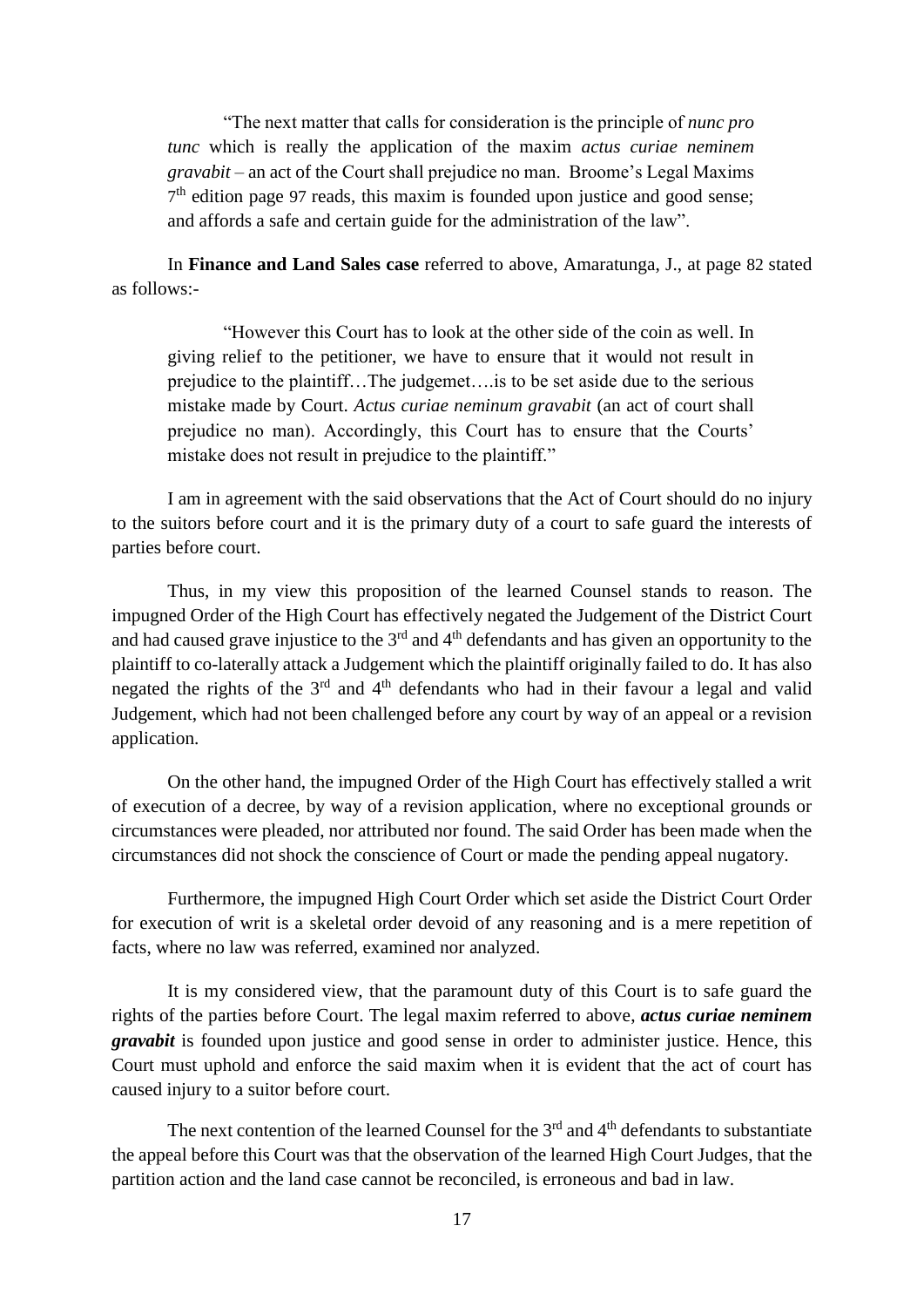The learned Counsel submitted that the rights of the  $3<sup>rd</sup>$  and  $4<sup>th</sup>$  defendants to the land in issue, would only derive, from the rights of the plaintiff to the partition action and thus the rights and interests of the plaintiff and the 3<sup>rd</sup> and 4<sup>th</sup> defendants are not adverse but co-related and if the plaintiff does not obtain any right or interest, the  $3<sup>rd</sup>$  and  $4<sup>th</sup>$  defendants would also not derive any right or interest to the land in issue.

The learned Counsel also relied on the case of **Sirinatha Vs Sirisena and others [1998] 3 SLR 19,** a Judgement of the Court of Appeal, which examined a number of Judgements of the Appellate Courts pertaining to the provisions of the present Partition Law No 21 of 1977 as amended and the repealed Partition Act No 26 of 1951 and the earlier existing Partition Ordinances in the 1800's and also the law in respect of addition of persons as necessary parties and effect of a sale of a contingent interest and other legal issues.

The learned Counsel also made extensive submissions with regard to alienation or hypothecation of a contingent interest in a partition action viz-a-viz the prohibition of alienation or hypothecation of undivided interests referred to in section 66 of the present Partition Law, which correspond with section 67 of the earlier Partition Act and section 17 of the Partition Ordinance of 1863 and relied on many Judgements of the Court of Appeal some of which were, **Sirisoma and others Vs Saranelis Appuhamy 51 NLR 337**; **B. Sillie Fernando Vs W. Silman Fernando and others 64 NLR 401**; **Abeyratne Vs Rosalin [2001] 3 SLR 308.**

The learned Counsel drew are attention to a recent Judgement of this Court, **Abusali Sithi Fareeda Vs Mohamed Noor and another S.C. Appeal 134/2013 – S.C. Minutes dated 28-10-2014**, where it was held that the above referred prohibitions in no way affect an individual's right to alienate, obtain, transfer and hypothecate land under the common law and specifically a contingent right or a 'would acquire' right in a pending partition action, can be transferred upon the conclusion of the partition action.

I do not wish to go on an academic exercise and analyze the law pertaining to prohibition of alienation or hypothecation referred to above nor the common law right to alienate or hypothecate. Suffice is to repeat the observation of Woodrenton, A.C.J. in **Subaseris Vs Prolis 16 NLR 393** at page 394;

"…the clear object of the enactment was to prevent the trial of partition actions from being delayed by the intervention of fresh parties whose interests had been created since the proceedings began…"

Thus, in my view, the provisions of the Partition Law should be looked at and considered from the said perspective. It is not a draconian law nor obnoxious to the common law. It only provides a mechanism to partition land among the relevant parties and is an action *in rem*. Our Courts throughout the centuries have acknowledged and accepted the said fact and there is no difference of judicial opinion with regard to it.

In the instant appeal, the rights the  $3<sup>rd</sup>$  and  $4<sup>th</sup>$  defendants claim, is based upon the Judgement of the land case 327/L which had not been challenged by the plaintiff. For reasons